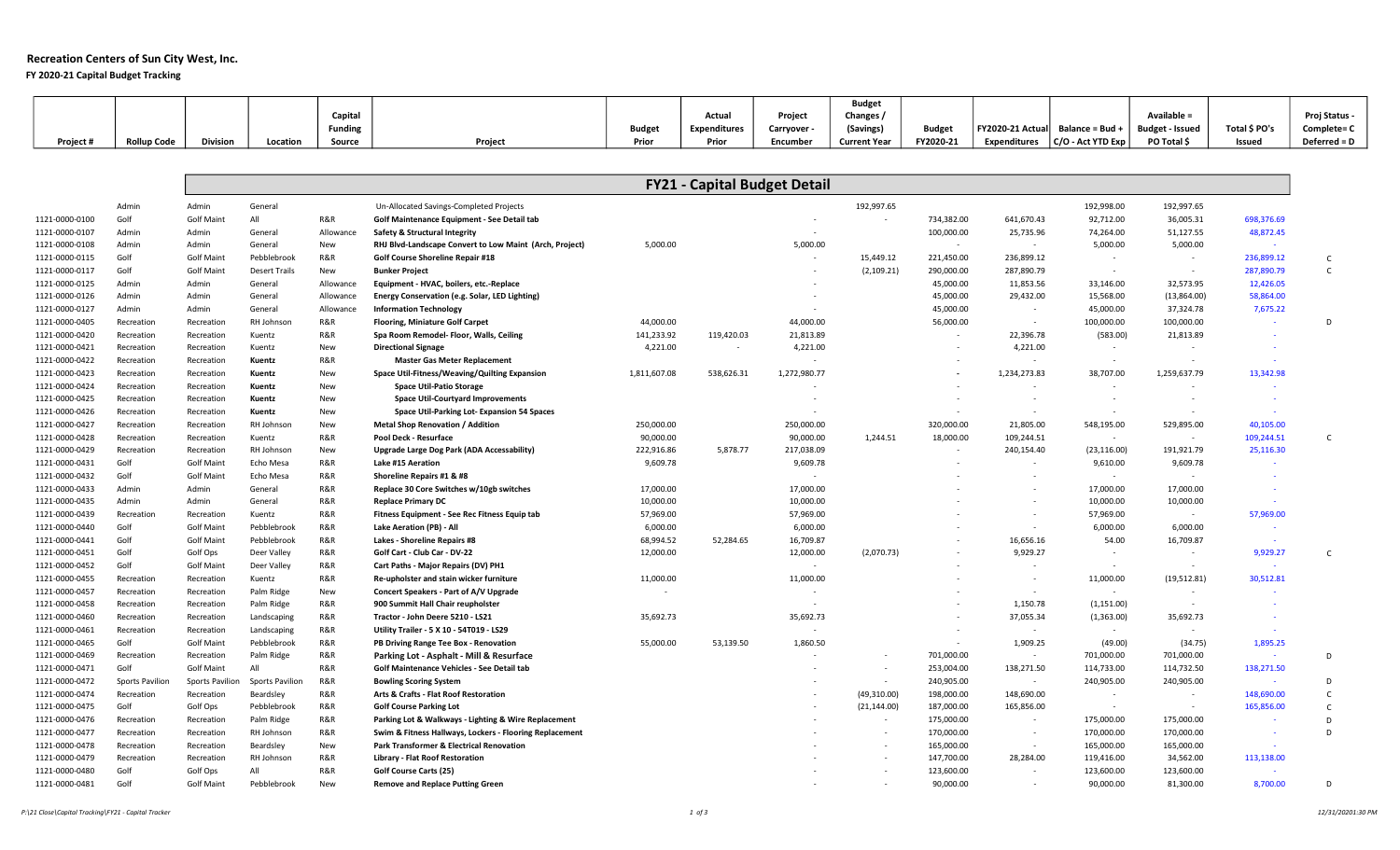## Recreation Centers of Sun City West, Inc. FY 2020-21 Capital Budget Tracking

|                                  |                        |                     |                            |                |                                                                                      |               |                     |             | <b>Budget</b>          |                          |                     |                          |                          |               |                   |
|----------------------------------|------------------------|---------------------|----------------------------|----------------|--------------------------------------------------------------------------------------|---------------|---------------------|-------------|------------------------|--------------------------|---------------------|--------------------------|--------------------------|---------------|-------------------|
|                                  |                        |                     |                            | Capital        |                                                                                      |               | Actual              | Project     | Changes /              |                          |                     |                          | Available =              |               | Proj Status -     |
|                                  |                        |                     |                            | <b>Funding</b> |                                                                                      | <b>Budget</b> | <b>Expenditures</b> | Carryover - | (Savings)              | <b>Budget</b>            | FY2020-21 Actual    | Balance = Bud +          | <b>Budget - Issued</b>   | Total \$ PO's | Complete= C       |
| Project#                         | <b>Rollup Code</b>     | <b>Division</b>     | Location                   | Source         | Project                                                                              | Prior         | Prior               | Encumber    | <b>Current Year</b>    | FY2020-21                | <b>Expenditures</b> | C/O - Act YTD Exp        | PO Total \$              | Issued        | Deferred = D      |
| 1121-0000-0482                   | <b>Sports Pavilion</b> | Sports Pavilion     | Sports Pavilion            | New            | <b>Memo's Gas Line Project</b>                                                       |               |                     |             | (26, 334.00)           | 75,000.00                | 48,666.00           |                          |                          | 48,666.00     | $\mathsf{C}$      |
| 1121-0000-0483                   | Recreation             | Recreation          | Beardsley                  | R&R            | Pool Heater B-1 - Replacement                                                        |               |                     |             |                        | 64,736.00                | $\sim$              | 64,736.00                | 17,022.91                | 47,713.09     |                   |
| 1121-0000-0484                   | Recreation             | Recreation          | Kuentz                     | New            | <b>Fitness Room Expansion Equipment</b>                                              |               |                     |             |                        | 60,000.00                | $\sim$              | 60,000.00                | 20,248.34                | 39,751.66     |                   |
| 1121-0000-0486                   | Recreation             | Recreation          | RH Johnson                 | R&R            | <b>Audio Visual For Lecture Hall</b>                                                 | 12,000.00     |                     | 12,000.00   |                        | 103,658.00               | 89,121.20<br>$\sim$ | 26,537.00                | 9,616.81                 | 106,041.19    |                   |
| 1121-0000-0487                   | Recreation             | Recreation          | RH Johnson                 | New            | <b>East Property Fence Replacement</b>                                               |               |                     |             |                        | 48,500.00                |                     | 48,500.00                | 48,500.00                |               | D                 |
| 1121-0000-0488<br>1121-0000-0489 | Admin<br>Recreation    | Admin<br>Recreation | General                    | R&R<br>R&R     | Pick-up Truck - Chevy 2500 - M-11 (CF40594)<br>Pick-up Truck - Dodge Ram 1500 - LS61 |               |                     |             | (23, 103.66)<br>$\sim$ | 46,350.00<br>41,200.00   | 23,246.34<br>$\sim$ | $\sim$<br>41,200.00      | $\sim$<br>41,200.00      | 23,246.34     | $\mathsf{C}$<br>D |
| 1121-0000-0490                   | Recreation             | Recreation          | Landscaping<br>Landscaping | R&R            | Pick-up Truck - Dodge Ram 1500 - LS62                                                |               |                     |             | $\sim$                 | 41,200.00                | $\sim$              | 41,200.00                | 41,200.00                |               |                   |
| 1121-0000-0491                   | Admin                  | Admin               | General                    | R&R            | Service Truck - Chevy 2500 - M-2 (CJ59171)                                           |               |                     |             | 2,498.59               | 41,200.00                | 43,698.59           | $\sim$                   | $\sim$                   | 43,698.59     | $\mathsf{C}$      |
| 1121-0000-0492                   | Admin                  | Admin               | General                    | R&R            | Pick-up Truck - Chevy 1500 - M-3 (CD87967)                                           |               |                     |             | (4,788.00)             | 36,050.00                | 31,262.00           | $\sim$                   | $\sim$                   | 31,262.00     | $\mathsf{C}$      |
| 1121-0000-0494                   | Recreation             | Recreation          | Landscaping                | R&R            | Pick-up Truck - Ford Ranger - LS4                                                    |               |                     |             | (5,546.89)             | 36,050.00                | 30,503.11           | $\sim$                   | $\sim$                   | 30,503.11     | $\mathsf{C}$      |
| 1121-0000-0495                   | Recreation             | Recreation          | Palm Ridge                 | R&R            | Courts, Pickleball Resurface (11-18)                                                 |               |                     |             | $\sim$                 | 30,000.00                | $\sim$              | 30,000.00                | 30,000.00                |               | D.                |
| 1121-0000-0496                   | Golf                   | Golf Ops            | Stardust                   | R&R            | <b>GMC Van -Stardust</b>                                                             |               |                     |             | $\sim$                 | 25,750.00                | $\sim$              | 25,750.00                | 25,750.00                |               | D                 |
| 1121-0000-0497                   | Admin                  | Admin               | General                    | R&R            | Service Vehicle - CC&R                                                               |               |                     |             | (3,599.78)             | 25,750.00                | 22,150.22           | $\sim$                   | $\sim$                   | 22,150.22     | $\mathsf{C}$      |
| 1121-0000-0498                   | Recreation             | Recreation          | Landscaping                | R&R            | Utility Vehicle - Toro Workman 3200 LS90                                             |               |                     |             | 1,315.35               | 25,462.00                | 26,777.35           | $\sim$                   | $\sim$                   | 26,777.35     | $\mathsf{C}$      |
| 1121-0000-0499                   | Sports Pavilion        | Sports Pavilion     | <b>Sports Pavilion</b>     | R&R            | Sports Pavilion Central Counters/Display Case Reface                                 |               |                     |             | $\sim$                 | 25,000.00                | $\sim$              | 25,000.00                | 25,000.00                |               | D                 |
| 1121-0000-0500                   | Sports Pavilion        | Sports Pavilion     | Sports Pavilion            | R&R            | <b>Sports Pavilion Sprinkler Heads Replacement</b>                                   |               |                     |             | (9,640.00)             | 25,000.00                | 15,360.00           | $\sim$                   | $\omega$                 | 15,360.00     | $\mathsf{C}$      |
| 1121-0000-0501                   | Recreation             | Recreation          | Library                    | R&R            | <b>Library Entry Door Replacement</b>                                                |               |                     |             | $\sim$                 | 25,000.00                | $\sim$              | 25,000.00                | 25,000.00                |               | D                 |
| 1121-0000-0502                   | Recreation             | Recreation          | Palm Ridge                 | R&R            | Flooring, Summit Hallway + Lobby - Replace                                           |               |                     |             | (4,604.81)             | 24,000.00                | 19,395.19           |                          |                          | 19,395.19     | $\mathsf{C}$      |
| 1121-0000-0503                   | Recreation             | Recreation          | Palm Ridge                 | R&R            | <b>Sound System</b>                                                                  |               |                     |             | $\sim$                 | $\overline{\phantom{a}}$ |                     |                          |                          |               |                   |
| 1121-0000-0504                   | Recreation             | Recreation          | Kuentz                     | New            | Tables (18) and Chairs (108) for Palo Verde Patchers                                 |               |                     |             | (8,744.36)             | 21,000.00                | 12,255.64           |                          |                          | 12,255.64     | $\mathsf{C}$      |
| 1121-0000-0505                   | Recreation             | Recreation          | Landscaping                | R&R            | Bunker Rake - Toro Sand Pro 2020 - LS71                                              |               |                     |             | (20, 157.00)           | 20,157.00                |                     |                          |                          |               | $\mathsf{C}$      |
| 1121-0000-0506                   | Recreation             | Recreation          | Beardsley                  | R&R            | Flooring, Photography/Sagebrush - Replace                                            |               |                     |             | (436.02)               | 19,000.00                | 18,563.98           | $\overline{\phantom{a}}$ | $\sim$                   | 18,563.98     | $\mathsf{C}$      |
| 1121-0000-0600                   | Recreation             | Recreation          | RH Johnson                 | R&R            | Bocce courts (7-12) lighting - Replace                                               |               |                     |             |                        | 16,500.00                | $\sim$              | 16,500.00                | 16,500.00                |               | D                 |
| 1121-0000-0601                   | Recreation             | Recreation          | Kuentz                     | R&R            | Art Room Accordion Partition - Replace                                               |               |                     |             | (2,699.00)             | 16,500.00                | 13,801.00           | $\sim$                   |                          | 13,801.00     | $\mathsf{C}$      |
| 1121-0000-0603                   | Recreation             | Recreation          | Palm Ridge                 | R&R            | Video Proj Sys (3) - Replace Summit A L&R and Summit B                               |               |                     |             |                        | $\sim$                   | $\sim$              | $\sim$                   | $\overline{\phantom{a}}$ |               |                   |
| 1121-0000-0604                   | Sports Pavilion        | Sports Pavilion     | Sports Pavilion            | R&R            | <b>Flooring, North Entry</b>                                                         |               |                     |             | (15,000.00)            | 15,000.00                | $\sim$              | $\sim$                   | ٠                        |               | $\epsilon$        |
| 1121-0000-0605                   | Golf                   | Golf Ops            | Deer Valley                | <b>New</b>     | Pro Shop Front Patio - New Canopy & Concrete Pad                                     |               |                     |             |                        | 15,000.00                | $\sim$              | 15,000.00                | 15,000.00                |               | D                 |
| 1121-0000-0606                   | Recreation             | Recreation          | Library                    | R&R            | Library Monitor/Check-in Countertops - Replace                                       |               |                     |             | (7, 415.00)            | 14,500.00                | 7,085.00            | $\sim$                   | $\sim$                   | 7,085.00      | $\mathsf{C}$      |
| 1121-0000-0607                   | Recreation             | Recreation          | Beardsley                  | New            | <b>Outdoor Trash/Recycle Bins</b>                                                    |               |                     |             |                        | 13,600.00                | $\sim$              | 13,600.00                | 13,600.00                |               | D                 |
| 1121-0000-0609                   | Admin                  | Admin               | General                    | Allowance      | ADA Compliance upgrades                                                              |               |                     |             |                        | 30,000.00                | $\sim$              | 30,000.00                | 30,000.00                |               |                   |
| 1121-0000-0611                   | Recreation             | Recreation          | RH Johnson                 | New            | <b>Outdoor Trash/Recycle Bins</b>                                                    |               |                     |             |                        | 13,600.00                | $\sim$              | 13,600.00                | 13,600.00                |               |                   |
| 1121-0000-0613                   | Recreation             | Recreation          | Palm Ridge                 | R&R            | Pool Chairs (75)                                                                     |               |                     |             |                        | 13,519.00                | $\sim$              | 13,519.00                | 13,519.00                |               | D                 |
| 1121-0000-0614                   | Golf                   | Golf Ops            | Pebblebrook                | R&R            | Pro Shop Club Car Turf 2 11-hp                                                       |               |                     |             |                        | 12,360.00                | $\sim$              | 12,360.00                | 12,360.00                |               |                   |
| 1121-0000-0615                   | Golf                   | Golf Ops            | Pebblebrook                | R&R            | Pro Shop Club Car Turf 2 - Gas                                                       |               |                     |             |                        | 12,360.00                | $\sim$              | 12,360.00                | 12,360.00                |               |                   |
| 1121-0000-0617                   | Recreation             | Recreation          | RH Johnson                 | R&R            | Club Car Carryall - J-11 (FM/Safety Dept)                                            |               |                     |             | 888.53                 | 12,360.00                | 13,248.53           | $\sim$                   | $\sim$                   | 13,248.53     | $\mathsf{C}$      |
| 1121-0000-0618                   | Golf                   | <b>Golf Maint</b>   | <b>Trail Ridge</b>         | R&R            | Lake Aeration - #3                                                                   |               |                     |             |                        | 12,200.00                | $\sim$              | 12,200.00                | 12,200.00                |               |                   |
| 1121-0000-0619                   | Recreation             | Recreation          | RH Johnson                 | <b>New</b>     | Tables, Chairs and Umbrellas - Pool                                                  |               |                     |             |                        | 12,000.00                | $\sim$              | 12,000.00                | 12,000.00                | $\sim$        | D                 |
| 1121-0000-0620                   | Recreation             | Recreation          | Palm Ridge                 | R&R            | East Indoor Pool Ozone System                                                        |               |                     |             | 173.57                 | 11,845.00                | 12,018.57           | $\sim$                   | $\sim$                   | 12,018.57     | $\mathsf{C}$      |
| 1121-0000-0621                   | Recreation             | Recreation          | Landscaping                | R&R            | Sprayer - 400 Gallons ENG - LS34                                                     |               |                     |             |                        | 10,609.00                | $\sim$              | 10,609.00                | 10,609.00                |               |                   |
| 1121-0000-0622                   | Recreation             | Recreation          | Beardsley                  | New            | <b>Lounges and Chairs (Pool)</b>                                                     |               |                     |             |                        | 10,500.00                | $\sim$              | 10,500.00                | 10,500.00                | $\sim$        | D                 |
| 1121-0000-0623                   | Recreation             | Recreation          | Beardsley                  | R&R            | Sound System - Upgrade                                                               |               |                     |             | (10, 300.00)           | 10,300.00                |                     |                          |                          |               | $\mathsf{C}$      |
| 1121-0000-0624                   | Recreation             | Recreation          | Landscaping                | R&R            | Deck Mower - FastCat Pro 42" - LS16                                                  |               |                     |             | 4,358.29               | 10,168.00                | 14,526.29           | $\sim$                   | $\sim$                   | 14,526.29     | $\mathsf{C}$      |
| 1121-0000-0625                   | Sports Pavilion        | Sports Pavilion     | Sports Pavilion            | R&R            | <b>Sports Pavilion Metal Storage Shed</b>                                            |               |                     |             |                        | 10,000.00                | $\sim$              | 10,000.00                | 10,000.00                |               | D.                |
| 1121-0000-0626                   | Golf                   | Golf Ops            | <b>Desert Trails</b>       | R&R            | <b>Ice Machine</b>                                                                   |               |                     |             |                        | 9,064.00                 | $\sim$              | 9,064.00                 | 9,064.00                 | $\sim$        | D                 |
| 1121-0000-0627                   | Admin                  | Recreation          | General                    | Allowance      | <b>Changing Demographics</b>                                                         |               |                     |             |                        | 75,000.00                | $\sim$              | 75,000.00                | 51,606.00                | 23,394.00     |                   |
| 1121-0000-0628                   | Golf                   | Golf Ops            | Stardust                   | R&R            | Ice Machine                                                                          |               |                     |             |                        | 9,064.00                 |                     | 9,064.00                 | 9,064.00                 |               | D                 |
| 1121-0000-0629                   | Golf                   | Golf Ops            | <b>Trail Ridge</b>         | R&R            | Refrigerator - True 2 Door - Side by side (RF-TR1)                                   |               |                     |             |                        | 7,813.00                 | $\sim$              | 7,813.00                 | 7,813.00                 |               | D                 |
| 1121-0000-0631                   | Admin                  | Admin               | General                    | R&R            | Stop Saw/Table Saw                                                                   |               |                     |             |                        | 7,725.00                 | $\sim$              | 7,725.00                 | 7,725.00                 |               |                   |
| 1121-0000-0632                   | Admin                  | Admin               | General                    | R&R            | Audio Visual For Governing Board Room                                                |               |                     |             |                        |                          | $\sim$              | $\sim$                   | $\sim$                   |               |                   |